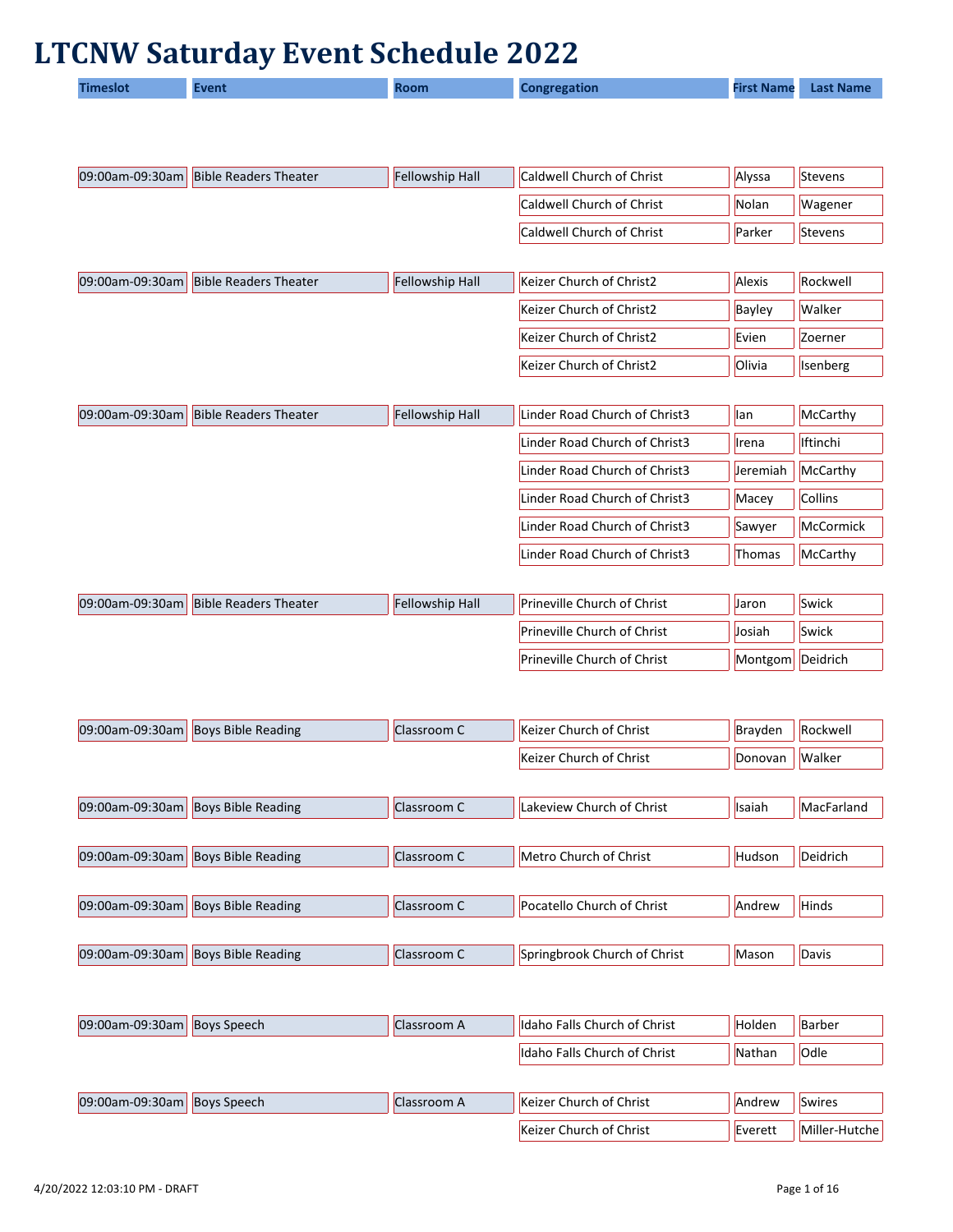| <b>Timeslot</b> | <b>Event</b>               | <b>Room</b>          | <b>Congregation</b>              | <b>First Name</b> | <b>Last Name</b> |
|-----------------|----------------------------|----------------------|----------------------------------|-------------------|------------------|
|                 |                            |                      |                                  |                   |                  |
|                 |                            |                      |                                  |                   |                  |
| 09:00am-09:30am | <b>Girls Bible Reading</b> | Classroom D          | Linder Road Church of Christ     | Amber             | Coleman          |
|                 |                            |                      |                                  |                   |                  |
| 09:00am-09:30am | <b>Girls Bible Reading</b> | Classroom D          | Pocatello Church of Christ       | Aubree            | Haggard          |
|                 |                            |                      |                                  |                   |                  |
| 09:00am-09:30am | Girls Bible Reading        | Classroom D          | <b>Richland Church of Christ</b> | Natalie           | Dunn             |
|                 |                            |                      |                                  |                   |                  |
| 09:00am-09:30am | <b>Girls Bible Reading</b> | Classroom D          | Springbrook Church of Christ     | Maya              | Morse            |
|                 |                            |                      |                                  |                   |                  |
|                 |                            |                      |                                  |                   |                  |
| 09:00am-09:30am | Girls Song Leading         | <b>Resource Room</b> | Idaho Falls Church of Christ     | Kathryn           | Barber           |
|                 |                            |                      | Idaho Falls Church of Christ     | Morgan            | Barber           |
|                 |                            |                      |                                  |                   |                  |
| 09:00am-09:30am | Girls Song Leading         | <b>Resource Room</b> | Metro Church of Christ           | Alyn              | Cole             |
|                 |                            |                      |                                  |                   |                  |
| 09:00am-09:30am | <b>Girls Song Leading</b>  | <b>Resource Room</b> | Springbrook Church of Christ     | Maya              | Morse            |

| 09:30am-10:00am | <b>Bible Readers Theater</b> | Fellowship Hall | Idaho Falls Church of Christ | Everest | Hunt        |
|-----------------|------------------------------|-----------------|------------------------------|---------|-------------|
|                 |                              |                 | Idaho Falls Church of Christ | Flint   | <b>Hunt</b> |
|                 |                              |                 | Idaho Falls Church of Christ | Maggie  | <b>Odle</b> |
|                 |                              |                 | Idaho Falls Church of Christ | Morgan  | Barber      |
|                 |                              |                 | Idaho Falls Church of Christ | Nathan  | <b>Odle</b> |
|                 |                              |                 | Idaho Falls Church of Christ | Noela   | Hunt        |
|                 |                              |                 |                              |         |             |

| 09:30am-10:00am | <b>Bible Readers Theater</b> | <b>Fellowship Hall</b> | Linder Road Church of Christ | Beverly | <b>McCarthy</b> |
|-----------------|------------------------------|------------------------|------------------------------|---------|-----------------|
|                 |                              |                        | Linder Road Church of Christ | David   | Pearson         |
|                 |                              |                        | Linder Road Church of Christ | Hudson  | McCormick       |

| 09:30am-10:00am | <b>Bible Readers Theater</b> | <b>Fellowship Hall</b> | Linder Road Church of Christ2  | Amalia   | <b>Iftinchi</b> |
|-----------------|------------------------------|------------------------|--------------------------------|----------|-----------------|
|                 |                              |                        | Linder Road Church of Christ2  | Elisa    | <b>Iftinchi</b> |
|                 |                              |                        | Linder Road Church of Christ2  | Lexie    | Paden           |
|                 |                              |                        | Linder Road Church of Christ2  | Tess     | Campbell        |
|                 |                              |                        |                                |          |                 |
| 09:30am-10:00am | <b>Bible Readers Theater</b> | <b>Fellowship Hall</b> | Skagit Valley Church of Christ | Faith    | Williamson      |
|                 |                              |                        | Skagit Valley Church of Christ | Kyliegh  | Ferdig          |
|                 |                              |                        | Skagit Valley Church of Christ | Liesel   | Williamson      |
|                 |                              |                        | Skagit Valley Church of Christ | Meredith | Williamson      |
|                 |                              |                        | Skagit Valley Church of Christ | Sophia   | Blunt           |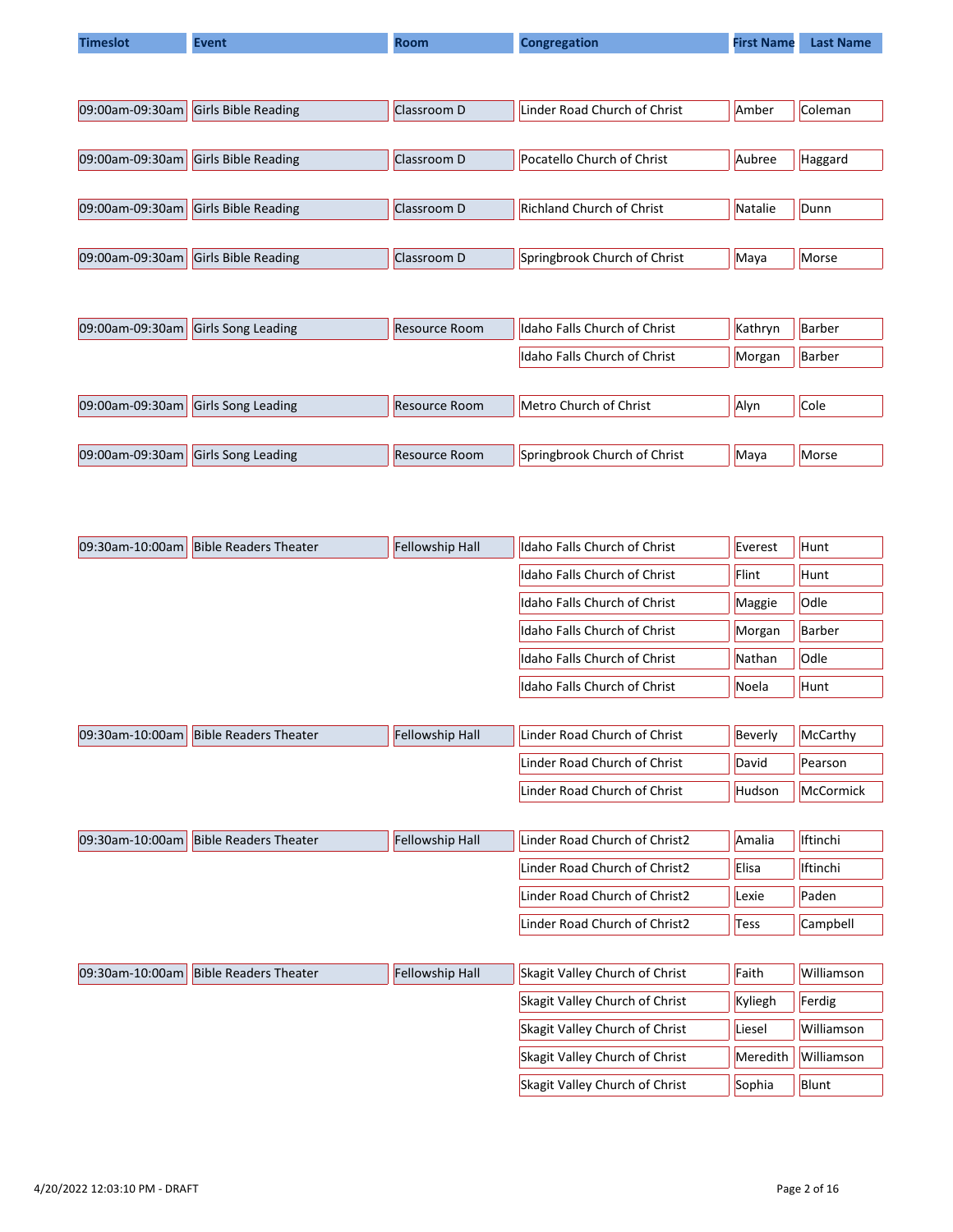| <b>Timeslot</b> | <b>Event</b>              | <b>Room</b> | <b>Congregation</b>          | <b>First Name</b> | <b>Last Name</b> |
|-----------------|---------------------------|-------------|------------------------------|-------------------|------------------|
|                 |                           |             |                              |                   |                  |
| 09:30am-10:00am | <b>Boys Bible Reading</b> | Classroom C | Caldwell Church of Christ    | Nolan             | Wagener          |
|                 |                           |             |                              |                   |                  |
| 09:30am-10:00am | <b>Boys Bible Reading</b> | Classroom C | Linder Road Church of Christ | llan              | McCarthy         |
|                 |                           |             | Linder Road Church of Christ | Jeremiah          | McCarthy         |
|                 |                           |             | Linder Road Church of Christ | Konor             | <b>Broyles</b>   |
|                 |                           |             | Linder Road Church of Christ | <b>Thomas</b>     | McCarthy         |
|                 |                           |             | Linder Road Church of Christ | Tyler             | <b>Broyles</b>   |
|                 |                           |             |                              |                   |                  |
| 09:30am-10:00am | <b>Boys Bible Reading</b> | Classroom C | Prineville Church of Christ  | <b>Jaron</b>      | Swick            |

| $ 09:30$ am-10:00am | <b>Boys Speech</b> | Classroom A | Keizer Church of Christ      | Gianni        | Zoerner      |
|---------------------|--------------------|-------------|------------------------------|---------------|--------------|
|                     |                    |             |                              |               |              |
| $ 09:30$ am-10:00am | <b>Boys Speech</b> | Classroom A | Lakeview Church of Christ    | David         | <b>Myers</b> |
|                     |                    |             | Lakeview Church of Christ    | Tristan       | Pierce       |
|                     |                    |             |                              |               |              |
| 09:30am-10:00am     | <b>Boys Speech</b> | Classroom A | Linder Road Church of Christ | <b>Hudson</b> | McCormick    |
|                     |                    |             |                              |               |              |
| 09:30am-10:00am     | <b>Boys Speech</b> | Classroom A | Pocatello Church of Christ   | Hunter        | Morrison     |

| $ 09:30$ am-10:00am | <b>Girls Bible Reading</b> | IClassroom D | Linder Road Church of Christ | <b>Ilrena</b> | <b>I</b> tinchi |
|---------------------|----------------------------|--------------|------------------------------|---------------|-----------------|
|                     |                            |              | Linder Road Church of Christ | Macev         | <b>Collins</b>  |

| 09:30am-10:00am Girls Song Leading | Resource Room | <b>Pocatello Church of Christ</b> | <b>Ella</b> | <b>Hinds</b> |
|------------------------------------|---------------|-----------------------------------|-------------|--------------|
|                                    |               | <b>Pocatello Church of Christ</b> | Holly       | <b>Hinds</b> |
|                                    |               |                                   |             |              |
| 09:30am-10:00am Girls Song Leading | Resource Room | Richland Church of Christ         | Natalie     | Dunn         |

| $ 09:30$ am-10:00am Girls Speech | Classroom B | Kalispell Church of Christ | Cielo  | Sallee      |
|----------------------------------|-------------|----------------------------|--------|-------------|
|                                  |             |                            |        |             |
| $ 09:30$ am-10:00am Girls Speech | Classroom B | Metro Church of Christ     | Alyn   | <b>Cole</b> |
|                                  |             | Metro Church of Christ     | Melody | Yaws        |
|                                  |             |                            |        |             |
| $ 09:30$ am-10:00am Girls Speech | Classroom B | Southwest Church of Christ | Evania | Williamson  |

| $ 10:00$ am-10:30am   Boys Song Leading | Auditorium | <b>Keizer Church of Christ</b> | Havden | Allbritton |
|-----------------------------------------|------------|--------------------------------|--------|------------|
|                                         |            | Keizer Church of Christ        | Will   | Oglesby    |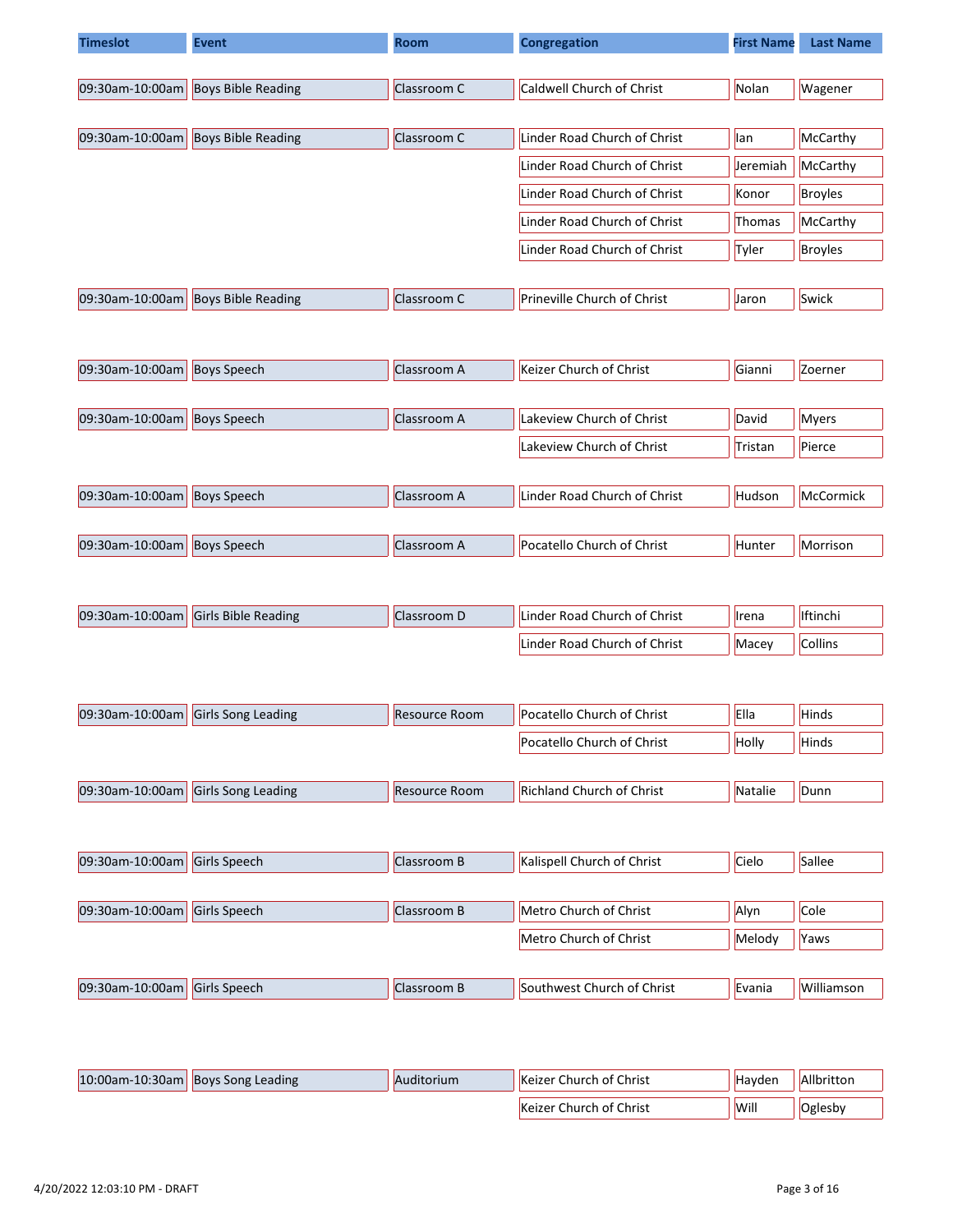| <b>Timeslot</b> | <b>Event</b>             | Room                 | <b>Congregation</b>            | <b>First Name</b> | <b>Last Name</b> |
|-----------------|--------------------------|----------------------|--------------------------------|-------------------|------------------|
|                 |                          |                      |                                |                   |                  |
| 10:00am-10:30am | <b>Boys Song Leading</b> | Auditorium           | Lakeview Church of Christ      | Aaron             | Nowlin           |
|                 |                          |                      | Lakeview Church of Christ      | Logan             | Pierce           |
|                 |                          |                      | Lakeview Church of Christ      | Tristan           | Pierce           |
|                 |                          |                      |                                |                   |                  |
| 10:00am-10:30am | <b>Boys Song Leading</b> | Auditorium           | Linder Road Church of Christ   | Hudson            | McCormick        |
|                 |                          |                      | Linder Road Church of Christ   | Konor             | <b>Broyles</b>   |
|                 |                          |                      | Linder Road Church of Christ   | Tyler             | <b>Broyles</b>   |
|                 |                          |                      |                                |                   |                  |
| 10:00am-10:30am | <b>Boys Song Leading</b> | Auditorium           | Metro Church of Christ         | Alden             | Cole             |
| 10:00am-10:30am | <b>Boys Song Leading</b> | Auditorium           | Skagit Valley Church of Christ | Elijah            | Blunt            |
|                 |                          |                      |                                |                   |                  |
|                 |                          |                      |                                |                   |                  |
| 10:00am-10:30am | <b>Boys Speech</b>       | Classroom A          | Pocatello Church of Christ     | Archie            | Hinds            |
|                 |                          |                      | Pocatello Church of Christ     | Collin            | Rademacher       |
|                 |                          |                      | Pocatello Church of Christ     | Mason             | Haggard          |
|                 |                          |                      |                                |                   |                  |
| 10:00am-10:30am | <b>Boys Speech</b>       | Classroom A          | Skagit Valley Church of Christ | Joseph            | Williamson       |
|                 |                          |                      |                                |                   |                  |
|                 |                          |                      |                                |                   |                  |
| 10:00am-10:30am | Girls Song Leading       | <b>Resource Room</b> | Keizer Church of Christ        | Bayley            | Walker           |
| 10:00am-10:30am | Girls Song Leading       | <b>Resource Room</b> | Southwest Church of Christ     | Ella              | Mansfield        |
|                 |                          |                      | Southwest Church of Christ     | Larissa           | Mansfield        |
|                 |                          |                      |                                |                   |                  |
|                 |                          |                      |                                |                   |                  |
| 10:00am-10:30am | Girls Speech             | Classroom B          | Linder Road Church of Christ   | Beverly           | McCarthy         |
|                 |                          |                      |                                |                   |                  |
| 10:00am-10:30am | <b>Girls Speech</b>      | Classroom B          | Midvale Church of Christ       | Eliana            | Hooper           |
|                 |                          |                      | Midvale Church of Christ       | Lacey             | Christopherso    |
|                 |                          |                      |                                |                   |                  |
| 10:00am-10:30am | Girls Speech             | Classroom B          | Pocatello Church of Christ     | Holly             | Hinds            |
|                 |                          |                      |                                |                   |                  |
|                 |                          |                      |                                |                   |                  |
| 10:30am-11:00am | <b>Boys Song Leading</b> | Auditorium           | Keizer Church of Christ        | Garett            | Hanssen          |
|                 |                          |                      |                                |                   |                  |
| 10:30am-11:00am | <b>Boys Song Leading</b> | Auditorium           | Pocatello Church of Christ     | Archie            | Hinds            |
|                 |                          |                      | Pocatello Church of Christ     | Ayden             | Haggard          |

Pocatello Church of Christ  $\vert$  Collin  $\vert$  Rademacher Pocatello Church of Christ  $||$ Hunter  $||$ Morrison Pocatello Church of Christ  $\left|\right|$  Mason  $\left|\right|$  Haggard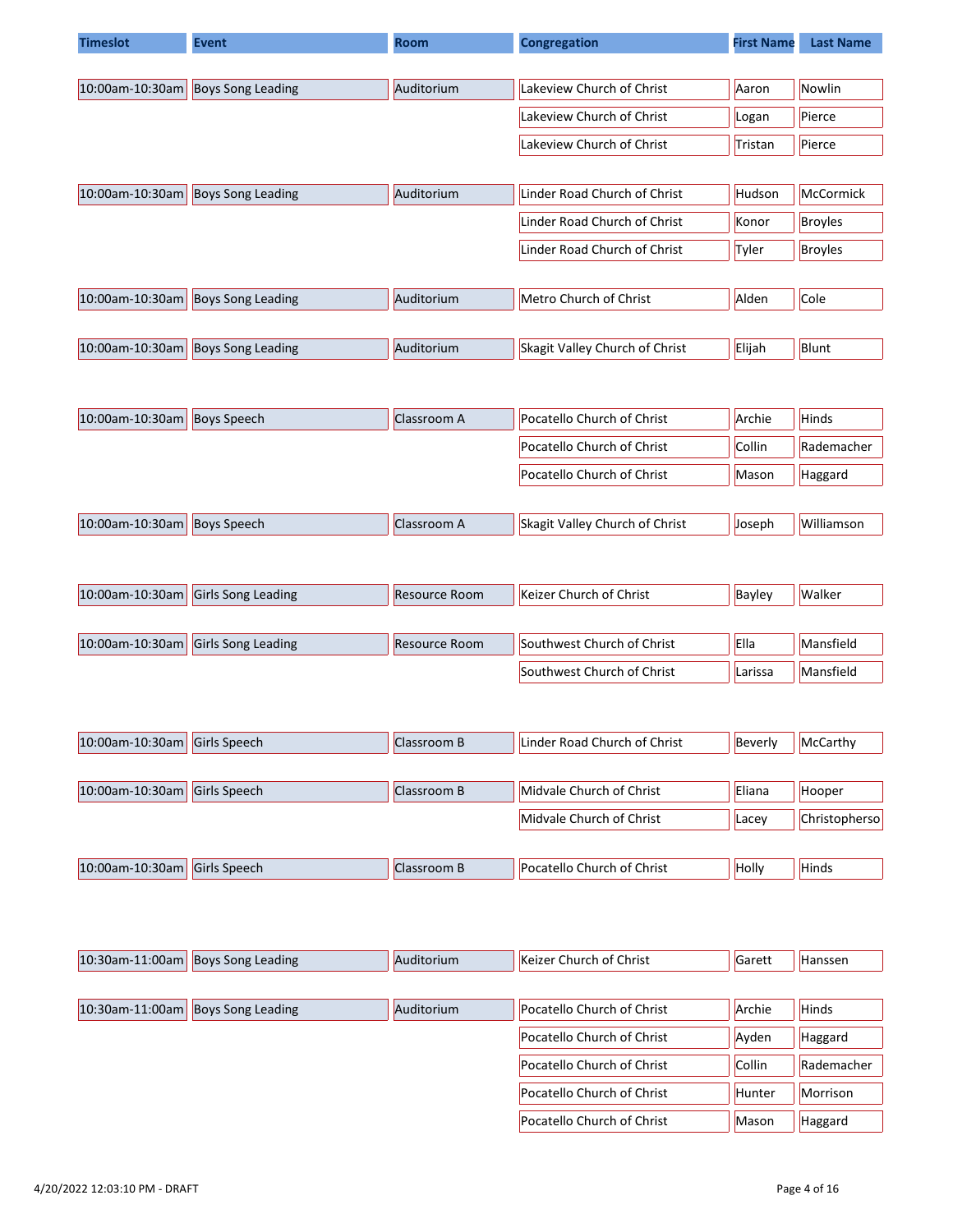| <b>Timeslot</b> | <b>Event</b>             | <b>Room</b> | Congregation                   | <b>First Name</b> | <b>Last Name</b> |
|-----------------|--------------------------|-------------|--------------------------------|-------------------|------------------|
|                 |                          |             |                                |                   |                  |
| 10:30am-11:00am | <b>Boys Song Leading</b> | Auditorium  | Skagit Valley Church of Christ | Joseph            | Williamson       |
|                 |                          |             |                                |                   |                  |
| 10:30am-11:00am | <b>Boys Song Leading</b> | Auditorium  | Southwest Church of Christ     | Kevin             | Gunter           |
|                 |                          |             |                                |                   |                  |
| 10:30am-11:00am | <b>Boys Song Leading</b> | Auditorium  | Springbrook Church of Christ   | Grayson           | Davis            |
|                 |                          |             | Springbrook Church of Christ   | Mason             | Davis            |

| $ 10:30$ am-11:00am            | <b>Boys Speech</b> | Classroom A | Lakeview Church of Christ  | Aaron         | Nowlin  |
|--------------------------------|--------------------|-------------|----------------------------|---------------|---------|
|                                |                    |             | Lakeview Church of Christ  | Logan         | Pierce  |
|                                |                    |             |                            |               |         |
| $10:30$ am-11:00am Boys Speech |                    | Classroom A | Metro Church of Christ     | Alden         | Cole    |
|                                |                    |             | Metro Church of Christ     | Jack          | Blachly |
|                                |                    |             |                            |               |         |
| $ 10:30$ am-11:00am            | <b>Boys Speech</b> | Classroom A | Southwest Church of Christ | <b>Hudson</b> | Mears   |

| 10:30am-11:00am                    | <b>Girls Song Leading</b> | Resource Room | Lakeview Church of Christ    | <b>Catherine</b> | Nowlin          |
|------------------------------------|---------------------------|---------------|------------------------------|------------------|-----------------|
|                                    |                           |               |                              |                  |                 |
| 10:30am-11:00am Girls Song Leading |                           | Resource Room | Linder Road Church of Christ | Amalia           | <b>Iftinchi</b> |
|                                    |                           |               | Linder Road Church of Christ | Beverly          | McCarthy        |
|                                    |                           |               | Linder Road Church of Christ | Lexie            | Paden           |

| 10:30am-11:00am Girls Song Leading | <b>Resource Room</b> | Skagit Valley Church of Christ | Sophia  | Blunt      |
|------------------------------------|----------------------|--------------------------------|---------|------------|
|                                    |                      |                                |         |            |
| 10:30am-11:00am Girls Song Leading | Resource Room        | Southwest Church of Christ     | Evania  | Williamson |
|                                    |                      | Southwest Church of Christ     | Karissa | Williamson |

| $ 10:30$ am-11:00am Girls Speech | Classroom B | ' Keizer Church of Christ      | Bayley | Walker     |
|----------------------------------|-------------|--------------------------------|--------|------------|
|                                  |             |                                |        |            |
| $ 10:30$ am-11:00am Girls Speech | Classroom B | Skagit Valley Church of Christ | Liesel | Williamson |

| 11:00am-11:30am    | Boys Signing For The Deaf | Classroom C | Idaho Falls Church of Christ       | Flint        | Hunt    |
|--------------------|---------------------------|-------------|------------------------------------|--------------|---------|
|                    |                           |             |                                    |              |         |
| $11:00$ am-11:30am | Boys Signing For The Deaf | Classroom C | Metro Church of Christ             | Jack         | Blachly |
|                    |                           |             |                                    |              |         |
| $11:00$ am-11:30am | Boys Signing For The Deaf | Classroom C | Midvale Church of Christ           | <b>Jones</b> | Rappe   |
|                    |                           |             |                                    |              |         |
| $11:00$ am-11:30am | Boys Signing For The Deaf | Classroom C | <b>Prineville Church of Christ</b> | Josiah       | Swick   |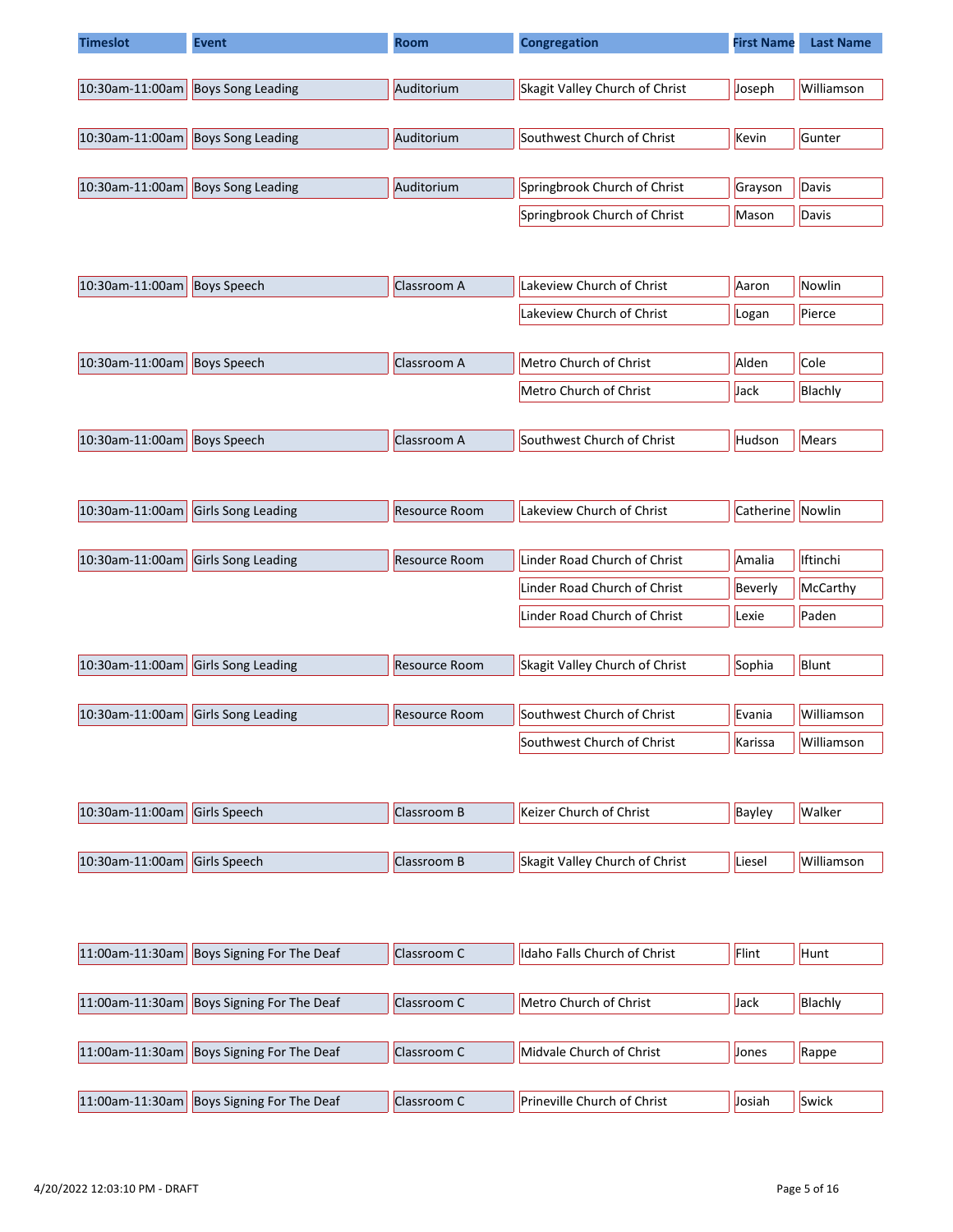| <b>Timeslot</b> | <b>Event</b>                              | <b>Room</b> | <b>Congregation</b>            | <b>First Name</b> | <b>Last Name</b> |
|-----------------|-------------------------------------------|-------------|--------------------------------|-------------------|------------------|
|                 |                                           |             |                                |                   |                  |
|                 | 11:00am-11:30am Boys Signing For The Deaf | Classroom C | Skagit Valley Church of Christ | Jackson           | Blunt            |

| 11:00am-12:00pm | <b>Bible Readers Theater</b>          | Fellowship Hall | Keizer Church of Christ         | Elias     | Zoerner       |
|-----------------|---------------------------------------|-----------------|---------------------------------|-----------|---------------|
|                 |                                       |                 | Keizer Church of Christ         | Garett    | Hanssen       |
|                 |                                       |                 | Keizer Church of Christ         | Hayden    | Allbritton    |
|                 |                                       |                 |                                 |           |               |
| 11:00am-12:00pm | <b>Bible Readers Theater</b>          | Fellowship Hall | Keizer Church of Christ3        | Andrew    | Swires        |
|                 |                                       |                 | Keizer Church of Christ3        | Everett   | Miller-Hutche |
|                 |                                       |                 | Keizer Church of Christ3        | Will      | Oglesby       |
|                 |                                       |                 |                                 |           |               |
| 11:00am-12:00pm | <b>Bible Readers Theater</b>          | Fellowship Hall | Keizer Church of Christ4        | Donovan   | Walker        |
|                 |                                       |                 | Keizer Church of Christ4        | Dylan     | Long          |
|                 |                                       |                 | Keizer Church of Christ4        | Gianni    | Zoerner       |
|                 |                                       |                 |                                 |           |               |
| 11:00am-12:00pm | <b>Bible Readers Theater</b>          | Fellowship Hall | Lakeview Church of Christ       | Aaron     | Nowlin        |
|                 |                                       |                 | Lakeview Church of Christ       | Catherine | Nowlin        |
|                 |                                       |                 | Lakeview Church of Christ       | Logan     | Pierce        |
|                 |                                       |                 | Lakeview Church of Christ       | Tristan   | Pierce        |
|                 |                                       |                 |                                 |           |               |
| 11:00am-12:00pm | <b>Bible Readers Theater</b>          | Fellowship Hall | Skagit Valley Church of Christ2 | Elijah    | Blunt         |
|                 |                                       |                 | Skagit Valley Church of Christ2 | Gunnar    | Williamson    |
|                 |                                       |                 | Skagit Valley Church of Christ2 | Joseph    | Williamson    |
|                 |                                       |                 |                                 |           |               |
|                 | 11:00am-12:00pm Bible Readers Theater | Fellowship Hall | Southwest Church of Christ      | Evania    | Williamson    |
|                 |                                       |                 | Southwest Church of Christ      | Hudson    | Mears         |
|                 |                                       |                 | Southwest Church of Christ      | Karissa   | Williamson    |
|                 |                                       |                 | Southwest Church of Christ      | Mackenzi  | Benjamin      |
|                 |                                       |                 |                                 |           |               |
|                 | 11:00am-12:00pm Bible Readers Theater | Fellowship Hall | Southwest Church of Christ2     | Colton    | Mansfield     |
|                 |                                       |                 | Southwest Church of Christ2     | Ella      | Mansfield     |
|                 |                                       |                 | Southwest Church of Christ2     | Kevin     | Gunter        |
|                 |                                       |                 |                                 |           |               |
|                 |                                       |                 |                                 |           |               |
| 11:00am-12:00pm | <b>Boys Song Leading</b>              | Auditorium      | Idaho Falls Church of Christ    | Holden    | Barber        |

| 11:00am-12:00pm  Boys Song Leading | Auditorium | Kalispell Church of Christ        | <b>IEli</b> | Pleasants |
|------------------------------------|------------|-----------------------------------|-------------|-----------|
|                                    |            | <b>Kalispell Church of Christ</b> | Noah        | Williams  |

Idaho Falls Church of Christ Nathan Odle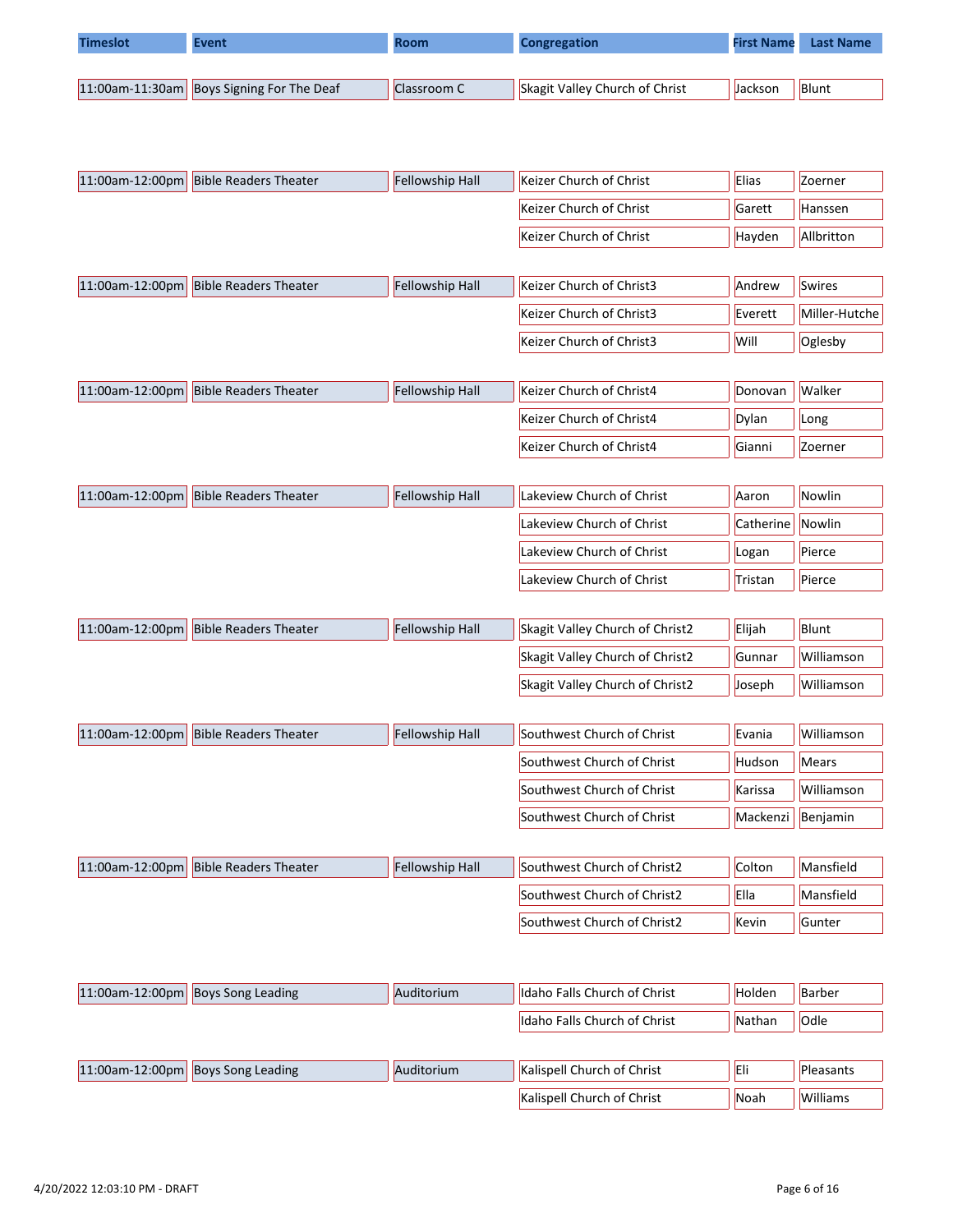| <b>Timeslot</b> | <b>Event</b>                           | Room        | <b>Congregation</b>            | <b>First Name</b> | <b>Last Name</b> |
|-----------------|----------------------------------------|-------------|--------------------------------|-------------------|------------------|
|                 |                                        |             |                                |                   |                  |
| 11:00am-12:00pm | <b>Boys Song Leading</b>               | Auditorium  | Keizer Church of Christ        | Daniel            | <b>Swires</b>    |
|                 |                                        |             | Keizer Church of Christ        | Elias             | Zoerner          |
|                 |                                        |             |                                |                   |                  |
| 11:00am-12:00pm | <b>Boys Song Leading</b>               | Auditorium  | Lakeview Church of Christ      | Isaiah            | MacFarland       |
| 11:00am-12:00pm | <b>Boys Song Leading</b>               | Auditorium  | Linder Road Church of Christ   | lan               | McCarthy         |
|                 |                                        |             | Linder Road Church of Christ   | Jeremiah          | McCarthy         |
|                 |                                        |             | Linder Road Church of Christ   | Thomas            | McCarthy         |
|                 |                                        |             |                                |                   |                  |
| 11:00am-12:00pm | <b>Boys Song Leading</b>               | Auditorium  | Pocatello Church of Christ     | Andrew            | Hinds            |
| 11:00am-12:00pm | <b>Boys Song Leading</b>               | Auditorium  | Prineville Church of Christ    | Jaron             | Swick            |
|                 |                                        |             |                                |                   |                  |
|                 |                                        |             | Prineville Church of Christ    | Josiah            | Swick            |
| 11:00am-12:00pm | <b>Boys Song Leading</b>               | Auditorium  | Skagit Valley Church of Christ | Gunnar            | Williamson       |
|                 |                                        |             |                                |                   |                  |
| 11:00am-12:00pm | <b>Boys Song Leading</b>               | Auditorium  | Southwest Church of Christ     | Eagan             | Kennedy          |
|                 |                                        |             |                                |                   |                  |
| 11:00am-12:00pm | Contextual Bible Study                 | Classroom A | Caldwell Church of Christ      | Parker            | Stevens          |
|                 |                                        |             |                                |                   |                  |
| 11:00am-12:00pm | Contextual Bible Study                 | Classroom A | Midvale Church of Christ       | Beaux             | Rappe            |
|                 |                                        |             | Midvale Church of Christ       | Eliana            | Hooper           |
|                 |                                        |             | Midvale Church of Christ       | Jones             | Rappe            |
|                 |                                        |             |                                |                   |                  |
|                 | 11:00am-12:00pm Contextual Bible Study | Classroom A | Pocatello Church of Christ     | Archie            | Hinds            |
|                 |                                        |             | Pocatello Church of Christ     | Holly             | Hinds            |
|                 |                                        |             |                                |                   |                  |
| 11:00am-12:00pm | Girls Signing For The Deaf             | Classroom D | Keizer Church of Christ        | Alexis            | Rockwell         |
|                 |                                        |             | Keizer Church of Christ        | Bayley            | Walker           |
|                 |                                        |             | Keizer Church of Christ        | Evien             | Zoerner          |
|                 |                                        |             | Keizer Church of Christ        | Olivia            | Isenberg         |
|                 |                                        |             |                                |                   |                  |
| 11:00am-12:00pm | Girls Signing For The Deaf             | Classroom D | Lakeview Church of Christ      | Jada              | Bynum            |
|                 |                                        |             | Lakeview Church of Christ      | Janay             | Walker           |
|                 |                                        |             | Lakeview Church of Christ      | Kalisha           | Walker           |
|                 |                                        |             | Lakeview Church of Christ      | Madeline          | Baidoo-Essien    |

| 11:00am-12:00pm Girls Signing For The Deaf | Classroom D | Linder Road Church of Christ | Beverly | McCarthy |
|--------------------------------------------|-------------|------------------------------|---------|----------|
|                                            |             | Linder Road Church of Christ | Tess    | Campbell |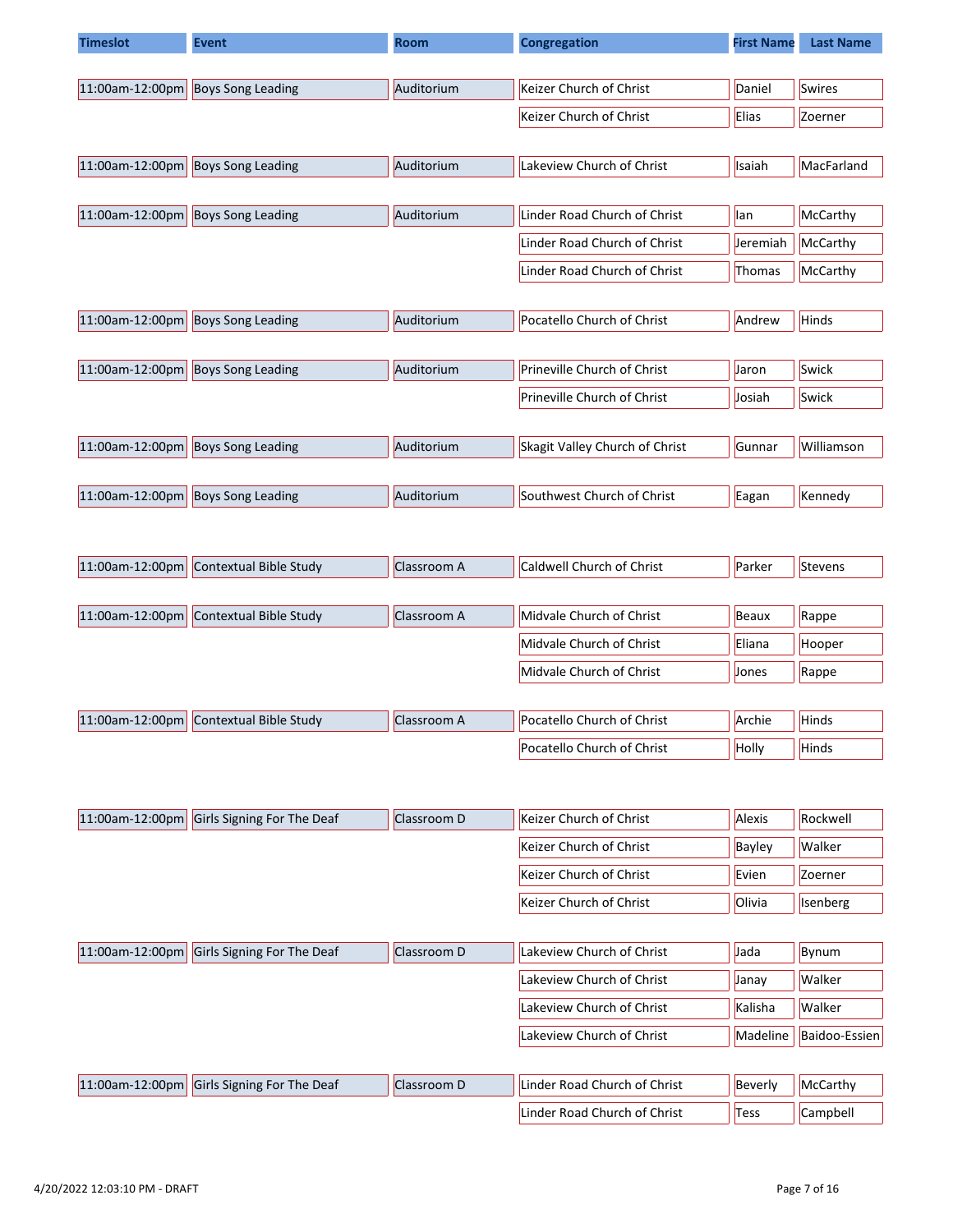| <b>Timeslot</b> | <b>Event</b>               | <b>Room</b> | Congregation                 | <b>First Name</b> | <b>Last Name</b> |
|-----------------|----------------------------|-------------|------------------------------|-------------------|------------------|
|                 |                            |             |                              |                   |                  |
| 11:00am-12:00pm | Girls Signing For The Deaf | Classroom D | Metro Church of Christ       | Lidia             | Blachly          |
|                 |                            |             |                              |                   |                  |
| 11:00am-12:00pm | Girls Signing For The Deaf | Classroom D | Springbrook Church of Christ | Evelyn            | Davis            |
|                 |                            |             | Springbrook Church of Christ | Maya              | Morse            |

| $11:30$ am-12:00pm | Girls Signing For The Deaf | Classroom C | Caldwell Church of Christ        | Alyssa          | Stevens |
|--------------------|----------------------------|-------------|----------------------------------|-----------------|---------|
|                    |                            |             |                                  |                 |         |
| $11:30$ am-12:00pm | Girls Signing For The Deaf | Classroom C | Idaho Falls Church of Christ     | Maggie          | Odle    |
|                    |                            |             | Idaho Falls Church of Christ     | Morgan          | Barber  |
|                    |                            |             |                                  |                 |         |
| $11:30$ am-12:00pm | Girls Signing For The Deaf | Classroom C | Kalispell Church of Christ       | Cielo           | Sallee  |
|                    |                            |             | Kalispell Church of Christ       | <b>Isabella</b> | Sallee  |
|                    |                            |             |                                  |                 |         |
| $11:30$ am-12:00pm | Girls Signing For The Deaf | Classroom C | <b>Richland Church of Christ</b> | Kaylee          | Hart    |
|                    |                            |             | <b>Richland Church of Christ</b> | Natalie         | Dunn    |

| 01:30pm-02:15pm Small Chorus |                     | Auditorium | Idaho Falls Church of Christ | Everest | Hunt          |
|------------------------------|---------------------|------------|------------------------------|---------|---------------|
|                              |                     |            | Idaho Falls Church of Christ | Flint   | Hunt          |
|                              |                     |            | Idaho Falls Church of Christ | Holden  | Barber        |
|                              |                     |            | Idaho Falls Church of Christ | Kathryn | <b>Barber</b> |
|                              |                     |            | Idaho Falls Church of Christ | Maggie  | Odle          |
|                              |                     |            | Idaho Falls Church of Christ | Morgan  | Barber        |
|                              |                     |            | Idaho Falls Church of Christ | Nathan  | Odle          |
|                              |                     |            | Idaho Falls Church of Christ | Noela   | Hunt          |
|                              |                     |            |                              |         |               |
| $01:30$ pm-02:15pm           | <b>Small Chorus</b> | Auditorium | Kalispell Church of Christ   | Andie   | Ormerod       |
|                              |                     |            | Kalispell Church of Christ   | Cielo   | Sallee        |

Kalispell Church of Christ **Eli** Pleasants Kalispell Church of Christ  $\left|\frac{1}{100}\right|$  Ezikeyal  $\left|\frac{1}{100}\right|$  Roberson Kalispell Church of Christ  $\vert$  Noah  $\vert$  Williams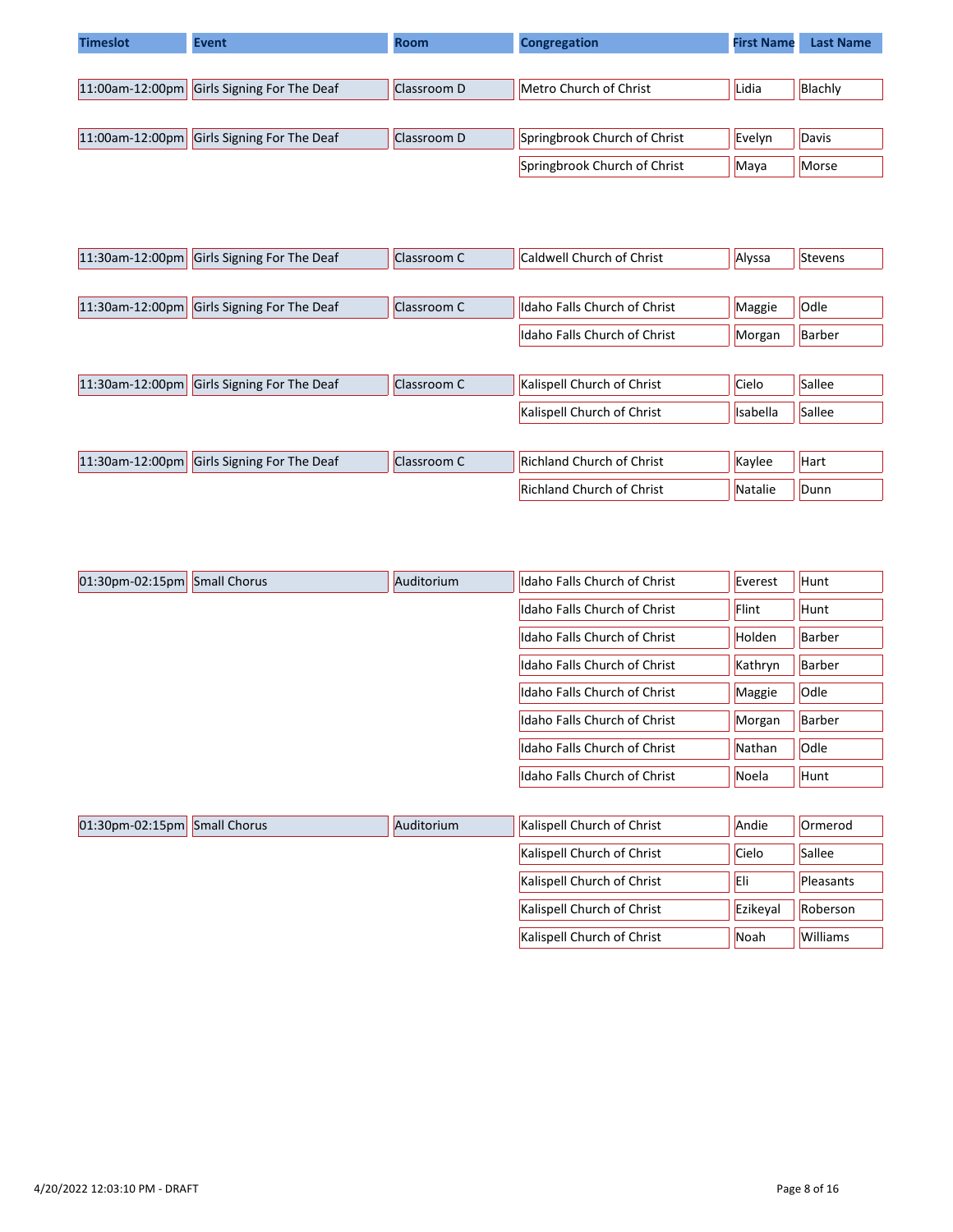| <b>Timeslot</b>    | <b>Event</b>        | <b>Room</b> | <b>Congregation</b>        | <b>First Name</b> | <b>Last Name</b> |
|--------------------|---------------------|-------------|----------------------------|-------------------|------------------|
|                    |                     |             |                            |                   |                  |
| $01:30$ pm-02:15pm | <b>Small Chorus</b> | Auditorium  | Lakeview Church of Christ  | Aaron             | Nowlin           |
|                    |                     |             | Lakeview Church of Christ  | Amaris            | Hill             |
|                    |                     |             | Lakeview Church of Christ  | Catherine         | Nowlin           |
|                    |                     |             | Lakeview Church of Christ  | Isaiah            | MacFarland       |
|                    |                     |             | Lakeview Church of Christ  | Logan             | Pierce           |
|                    |                     |             | Lakeview Church of Christ  | Samuel            | Cudney           |
|                    |                     |             | Lakeview Church of Christ  | Stephen           | Hill             |
|                    |                     |             | Lakeview Church of Christ  | Tristan           | Pierce           |
|                    |                     |             | Lakeview Church of Christ  | Yalaynah          | Metulevich       |
|                    |                     |             |                            |                   |                  |
| $01:30$ pm-02:15pm | <b>Small Chorus</b> | Auditorium  | Southwest Church of Christ | Alayne            | Kennedy          |
|                    |                     |             | Southwest Church of Christ | Evania            | Williamson       |
|                    |                     |             | Southwest Church of Christ | Karissa           | Williamson       |
|                    |                     |             | Southwest Church of Christ | Larissa           | Mansfield        |
|                    |                     |             | Southwest Church of Christ | Mackenzi          | Benjamin         |

| $ 02:00$ pm-03:30pm Puppetry | Fellowship Hall | Metro Church of Christ | Adelynn | <b>Hughes</b> |
|------------------------------|-----------------|------------------------|---------|---------------|
|                              |                 | Metro Church of Christ | Billy   | Blachly       |
|                              |                 | Metro Church of Christ | Dresden | <b>Watton</b> |
|                              |                 | Metro Church of Christ | Jack    | Blachly       |
|                              |                 | Metro Church of Christ | Lidia   | Blachly       |
|                              |                 | Metro Church of Christ | Melody  | Yaws          |
|                              |                 | Metro Church of Christ | Sam     | Lubke         |
|                              |                 | Metro Church of Christ | Wren    | Preuit        |

| $ 02:00$ pm-03:30pm | Puppetry | <b>Fellowship Hall</b> | Linder Road Church of Christ | Amalia  | <b>Iftinchi</b> |
|---------------------|----------|------------------------|------------------------------|---------|-----------------|
|                     |          |                        | Linder Road Church of Christ | Amber   | Coleman         |
|                     |          |                        | Linder Road Church of Christ | Beverly | McCarthy        |
|                     |          |                        | Linder Road Church of Christ | David   | Pearson         |
|                     |          |                        | Linder Road Church of Christ | Dempsey | Taylor          |
|                     |          |                        | Linder Road Church of Christ | lan     | McCarthy        |
|                     |          |                        | Linder Road Church of Christ | Kenny   | Coleman         |
|                     |          |                        | Linder Road Church of Christ | Macey   | <b>Collins</b>  |
|                     |          |                        | Linder Road Church of Christ | Tess    | Campbell        |
|                     |          |                        | Linder Road Church of Christ | Thomas  | McCarthy        |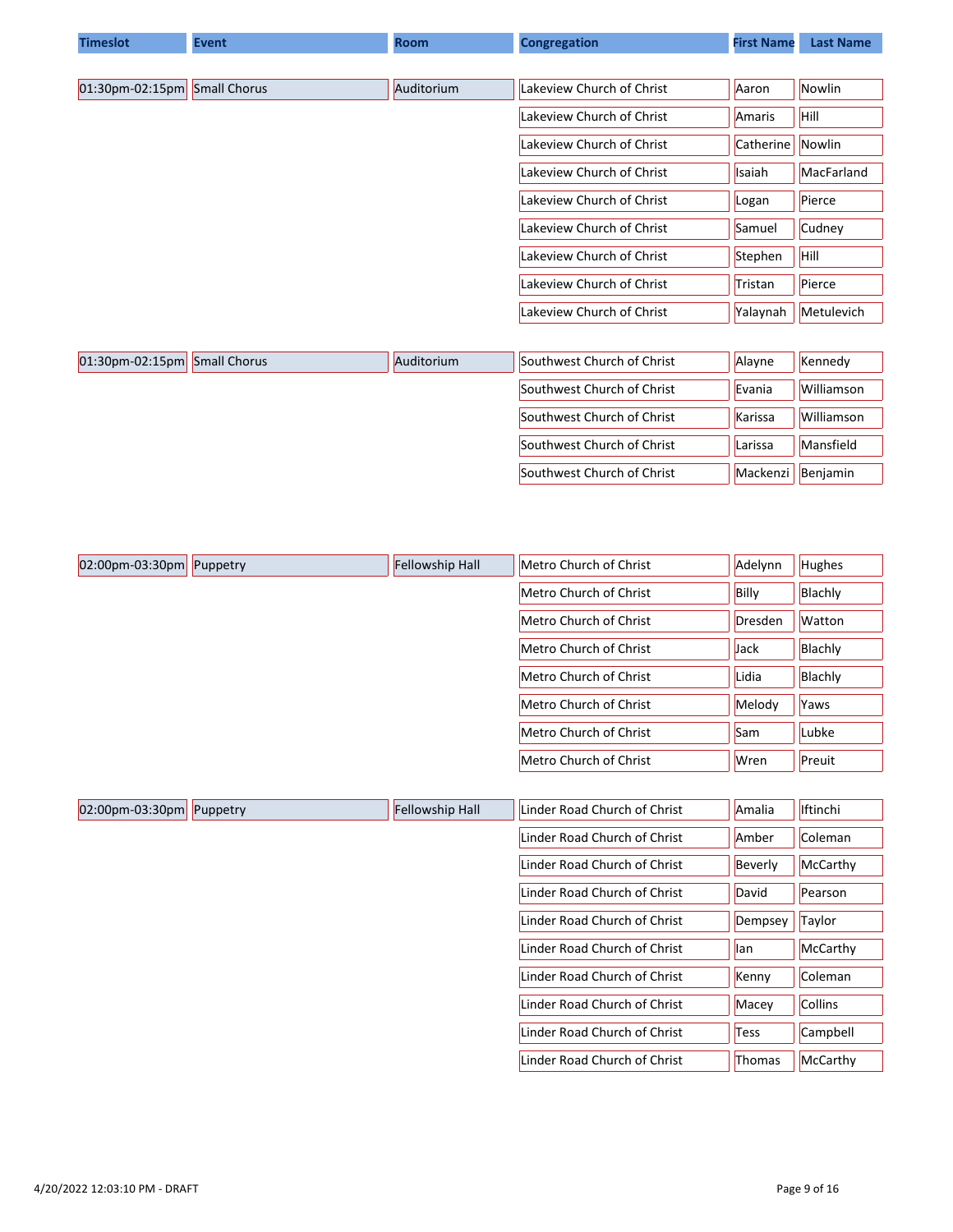| <b>Timeslot</b> | <b>Event</b> | <b>Room</b>     | <b>Congregation</b>        | <b>First Name</b> | <b>Last Name</b> |
|-----------------|--------------|-----------------|----------------------------|-------------------|------------------|
|                 |              |                 |                            |                   |                  |
| 02:00pm-03:30pm | Puppetry     | Fellowship Hall | Lakeview Church of Christ  | Blake             | Myers            |
|                 |              |                 | Lakeview Church of Christ  | Catherine         | Nowlin           |
|                 |              |                 | Lakeview Church of Christ  | Grant             | <b>Myers</b>     |
|                 |              |                 | Lakeview Church of Christ  | Isaiah            | MacFarland       |
|                 |              |                 | Lakeview Church of Christ  | Logan             | Pierce           |
|                 |              |                 | Lakeview Church of Christ  | Samuel            | Cudney           |
|                 |              |                 | Lakeview Church of Christ  | Stephen           | Hill             |
|                 |              |                 | Lakeview Church of Christ  | Tristan           | Pierce           |
|                 |              |                 | Lakeview Church of Christ  | Yalaynah          | Metulevich       |
| 02:00pm-03:30pm | Puppetry     | Fellowship Hall | Pocatello Church of Christ | Alex              | Rademacher       |
|                 |              |                 | Pocatello Church of Christ | Andrew            | Hinds            |
|                 |              |                 | Pocatello Church of Christ | Archie            | Hinds            |
|                 |              |                 | Pocatello Church of Christ | Aubree            | Haggard          |
|                 |              |                 | Pocatello Church of Christ | Ayden             | Haggard          |
|                 |              |                 | Pocatello Church of Christ | Collin            | Rademacher       |
|                 |              |                 | Pocatello Church of Christ | Holly             | Hinds            |
|                 |              |                 | Pocatello Church of Christ | Mason             | Haggard          |
|                 |              |                 |                            |                   |                  |
| 02:00pm-03:30pm | Puppetry     | Fellowship Hall | Kalispell Church of Christ | Avery             | Schliebe         |
|                 |              |                 | Kalispell Church of Christ | Cielo             | Sallee           |
|                 |              |                 | Kalispell Church of Christ | Eli               | Pleasants        |
|                 |              |                 | Kalispell Church of Christ | Emmah             | Claridge         |
|                 |              |                 | Kalispell Church of Christ | Ezikeyal          | Roberson         |
|                 |              |                 | Kalispell Church of Christ | Hadley            | Queen            |
|                 |              |                 | Kalispell Church of Christ | Isabella          | Sallee           |
|                 |              |                 | Kalispell Church of Christ | Noah              | Williams         |
|                 |              |                 |                            |                   |                  |
| 02:00pm-03:30pm | Puppetry     | Fellowship Hall | Keizer Church of Christ    | Andrew            | <b>Swires</b>    |
|                 |              |                 | Keizer Church of Christ    | Brayden           | Rockwell         |
|                 |              |                 | Keizer Church of Christ    | Daniel            | <b>Swires</b>    |
|                 |              |                 | Keizer Church of Christ    | Donovan           | Walker           |
|                 |              |                 | Keizer Church of Christ    | Dylan             | Long             |
|                 |              |                 | Keizer Church of Christ    | Gianni            | Zoerner          |
|                 |              |                 | Keizer Church of Christ    | Olivia            | Isenberg         |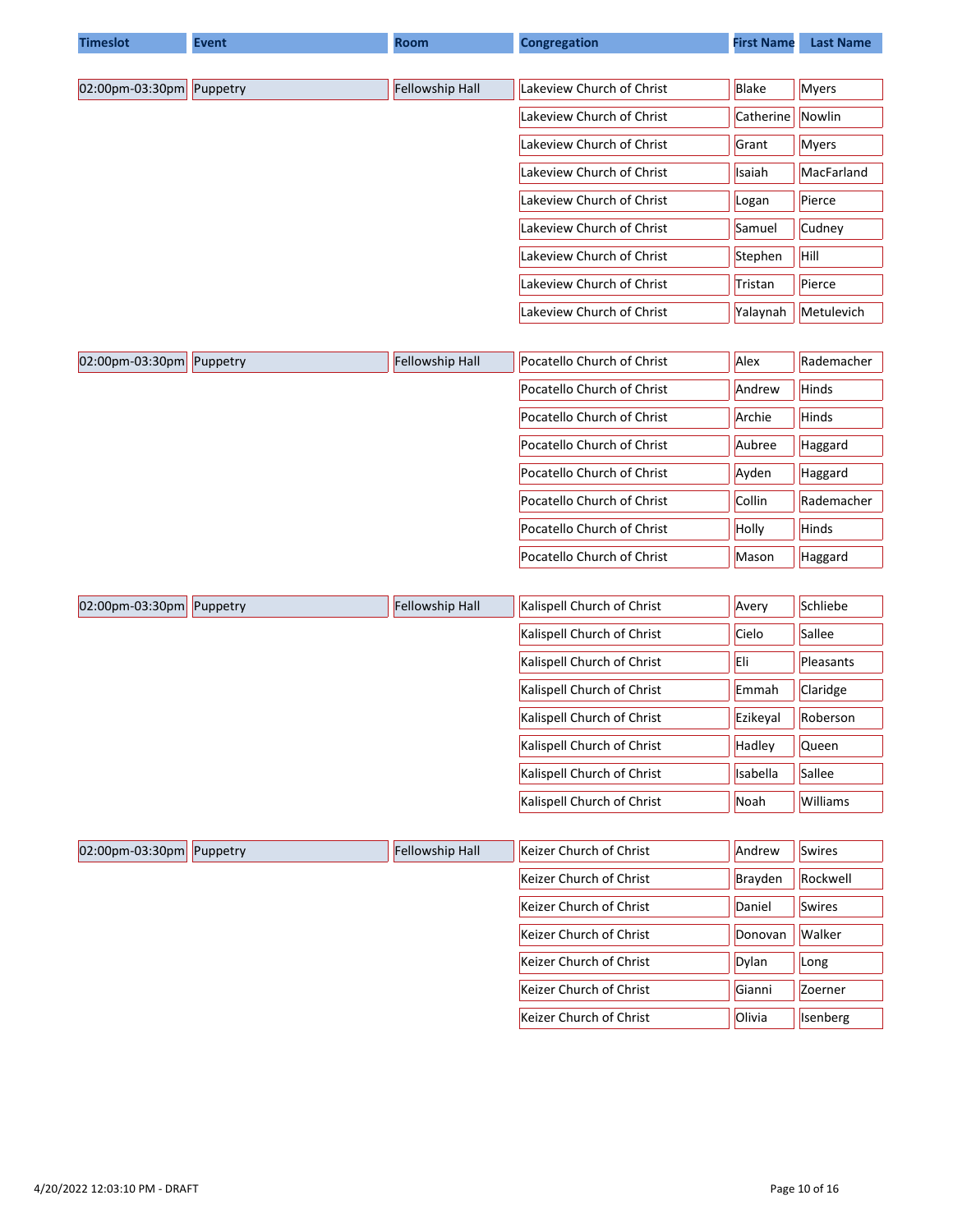| <b>Timeslot</b>              | <b>Event</b> | <b>Room</b>     | <b>Congregation</b>      | <b>First Name</b> | <b>Last Name</b> |
|------------------------------|--------------|-----------------|--------------------------|-------------------|------------------|
|                              |              |                 |                          |                   |                  |
| $ 02:00$ pm-03:30pm Puppetry |              | Fellowship Hall | Keizer Church of Christ2 | Bayley            | <b>Walker</b>    |
|                              |              |                 | Keizer Church of Christ2 | <b>Elias</b>      | Zoerner          |
|                              |              |                 | Keizer Church of Christ2 | Everett           | Miller-Hutche    |
|                              |              |                 | Keizer Church of Christ2 | Evien             | Zoerner          |
|                              |              |                 | Keizer Church of Christ2 | Garett            | Hanssen          |
|                              |              |                 | Keizer Church of Christ2 | Hayden            | Allbritton       |
|                              |              |                 | Keizer Church of Christ2 | Will              | Oglesby          |

| 02:15pm-03:15pm | Large Chorus | Auditorium | Keizer Church of Christ | Alexis  | Rockwell      |
|-----------------|--------------|------------|-------------------------|---------|---------------|
|                 |              |            | Keizer Church of Christ | Andrew  | <b>Swires</b> |
|                 |              |            | Keizer Church of Christ | Bailey  | Oglesby       |
|                 |              |            | Keizer Church of Christ | Bayley  | Walker        |
|                 |              |            | Keizer Church of Christ | Brayden | Rockwell      |
|                 |              |            | Keizer Church of Christ | Daniel  | Swires        |
|                 |              |            | Keizer Church of Christ | Donovan | Walker        |
|                 |              |            | Keizer Church of Christ | Dylan   | Long          |
|                 |              |            | Keizer Church of Christ | Elias   | Zoerner       |
|                 |              |            | Keizer Church of Christ | Everett | Miller-Hutche |
|                 |              |            | Keizer Church of Christ | Evien   | Zoerner       |
|                 |              |            | Keizer Church of Christ | Garett  | Hanssen       |
|                 |              |            | Keizer Church of Christ | Gianni  | Zoerner       |
|                 |              |            | Keizer Church of Christ | Hayden  | Allbritton    |
|                 |              |            | Keizer Church of Christ | Olivia  | Isenberg      |
|                 |              |            | Keizer Church of Christ | Sadie   | Oglesby       |
|                 |              |            | Keizer Church of Christ | Will    | Oglesby       |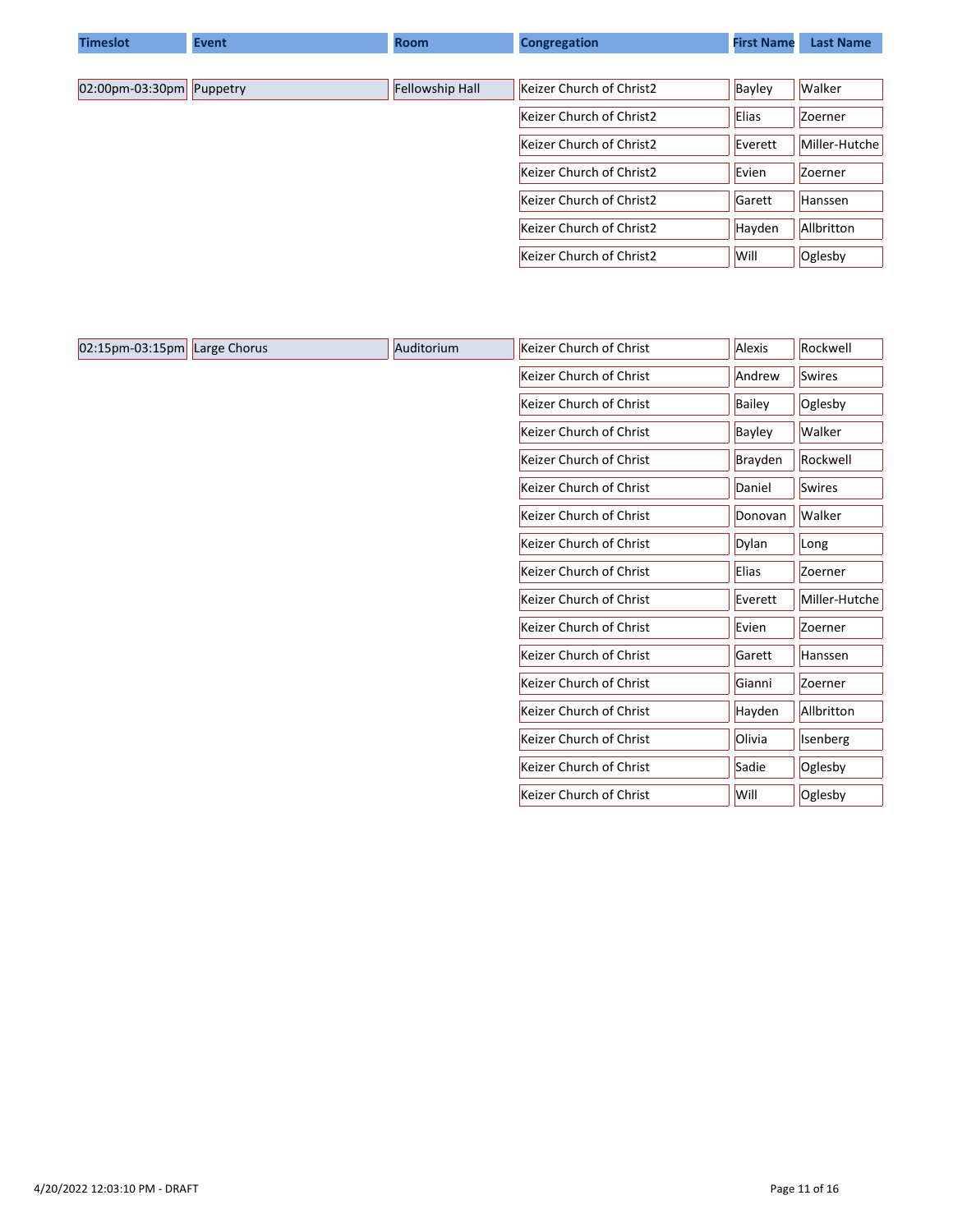| <b>Timeslot</b> | <b>Event</b> | <b>Room</b> | <b>Congregation</b>        | <b>First Name</b> | <b>Last Name</b> |
|-----------------|--------------|-------------|----------------------------|-------------------|------------------|
|                 |              |             |                            |                   |                  |
| 02:15pm-03:15pm | Large Chorus | Auditorium  | Southwest Church of Christ | Alayne            | Kennedy          |
|                 |              |             | Southwest Church of Christ | Caleb             | Benjamin         |
|                 |              |             | Southwest Church of Christ | Colton            | Mansfield        |
|                 |              |             | Southwest Church of Christ | Eagan             | Kennedy          |
|                 |              |             | Southwest Church of Christ | Ella              | Mansfield        |
|                 |              |             | Southwest Church of Christ | Evania            | Williamson       |
|                 |              |             | Southwest Church of Christ | <b>Hudson</b>     | <b>Mears</b>     |
|                 |              |             | Southwest Church of Christ | Jacy              | Benjamin         |
|                 |              |             | Southwest Church of Christ | Jason             | Somervell        |
|                 |              |             | Southwest Church of Christ | Karissa           | Williamson       |
|                 |              |             | Southwest Church of Christ | Kevin             | Gunter           |
|                 |              |             | Southwest Church of Christ | Larissa           | Mansfield        |
|                 |              |             | Southwest Church of Christ | Mackenzi          | Benjamin         |
|                 |              |             | Southwest Church of Christ | Nyle              | Kennedy          |
|                 |              |             |                            |                   |                  |
| 02:15pm-03:15pm | Large Chorus | Auditorium  | Metro Church of Christ     | Alden             | Cole             |
|                 |              |             | Metro Church of Christ     | Alyn              | Cole             |
|                 |              |             | Metro Church of Christ     | Billy             | Blachly          |
|                 |              |             | Metro Church of Christ     | Dresden           | Watton           |
|                 |              |             | Metro Church of Christ     | Grayson           | Harrod           |
|                 |              |             | Metro Church of Christ     | Hudson            | Deidrich         |
|                 |              |             | Metro Church of Christ     | Jack              | Blachly          |
|                 |              |             | Metro Church of Christ     | Lidia             | Blachly          |
|                 |              |             | Metro Church of Christ     | Lincoln           | Preuit           |
|                 |              |             | Metro Church of Christ     | Melody            | Yaws             |

Metro Church of Christ Montgom Deidrich Metro Church of Christ **Reid** Reid Swalwell Metro Church of Christ Wren Preuit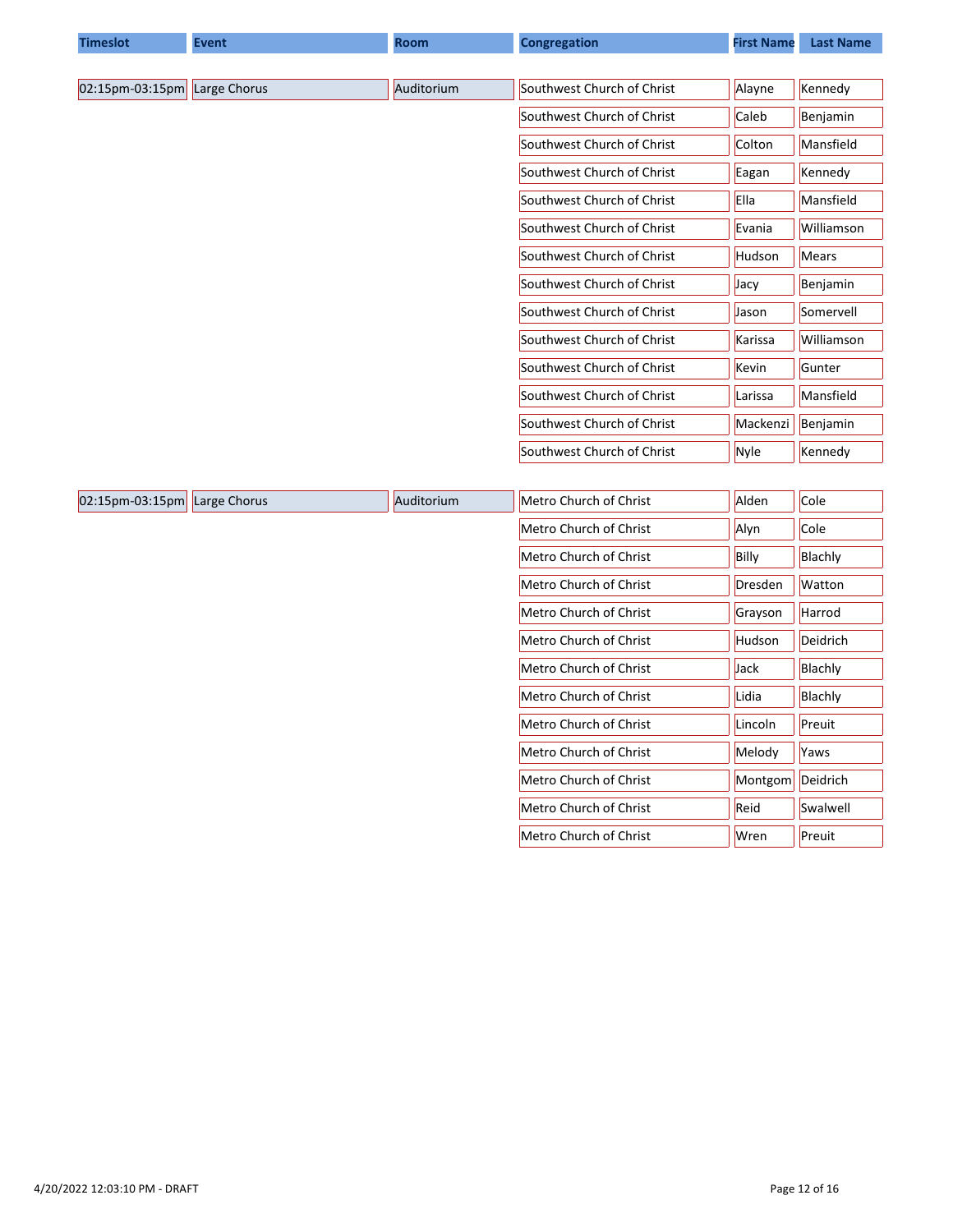| <b>Timeslot</b> | <b>Event</b> | <b>Room</b> | <b>Congregation</b>          | <b>First Name</b> | <b>Last Name</b> |
|-----------------|--------------|-------------|------------------------------|-------------------|------------------|
|                 |              |             |                              |                   |                  |
| 02:15pm-03:15pm | Large Chorus | Auditorium  | Linder Road Church of Christ | Amalia            | <b>Iftinchi</b>  |
|                 |              |             | Linder Road Church of Christ | Amber             | Coleman          |
|                 |              |             | Linder Road Church of Christ | Beverly           | McCarthy         |
|                 |              |             | Linder Road Church of Christ | David             | Pearson          |
|                 |              |             | Linder Road Church of Christ | Dempsey           | Taylor           |
|                 |              |             | Linder Road Church of Christ | Elisa             | Iftinchi         |
|                 |              |             | Linder Road Church of Christ | Hudson            | McCormick        |
|                 |              |             | Linder Road Church of Christ | llan              | McCarthy         |
|                 |              |             | Linder Road Church of Christ | Irena             | <b>Iftinchi</b>  |
|                 |              |             | Linder Road Church of Christ | Jeremiah          | McCarthy         |
|                 |              |             | Linder Road Church of Christ | Kenny             | Coleman          |
|                 |              |             | Linder Road Church of Christ | Lexie             | Paden            |
|                 |              |             | Linder Road Church of Christ | Macey             | <b>Collins</b>   |
|                 |              |             | Linder Road Church of Christ | Sawyer            | McCormick        |
|                 |              |             | Linder Road Church of Christ | Tara              | Coleman          |
|                 |              |             | Linder Road Church of Christ | <b>Tess</b>       | Campbell         |
|                 |              |             | Linder Road Church of Christ | Thomas            | McCarthy         |

| $ 02:15$ pm-03:15pm | <b>Small Chorus</b> | Auditorium | Pocatello Church of Christ | Alex          | Rademacher     |
|---------------------|---------------------|------------|----------------------------|---------------|----------------|
|                     |                     |            | Pocatello Church of Christ | Andrew        | <b>Hinds</b>   |
|                     |                     |            | Pocatello Church of Christ | Archie        | Hinds          |
|                     |                     |            | Pocatello Church of Christ | Aubree        | Haggard        |
|                     |                     |            | Pocatello Church of Christ | Ayden         | Haggard        |
|                     |                     |            | Pocatello Church of Christ | Collin        | Rademacher     |
|                     |                     |            | Pocatello Church of Christ | Ella          | <b>Hinds</b>   |
|                     |                     |            | Pocatello Church of Christ | Emma          | <b>Hancock</b> |
|                     |                     |            | Pocatello Church of Christ | Holly         | <b>Hinds</b>   |
|                     |                     |            | Pocatello Church of Christ | <b>Hunter</b> | Morrison       |
|                     |                     |            | Pocatello Church of Christ | Mason         | Haggard        |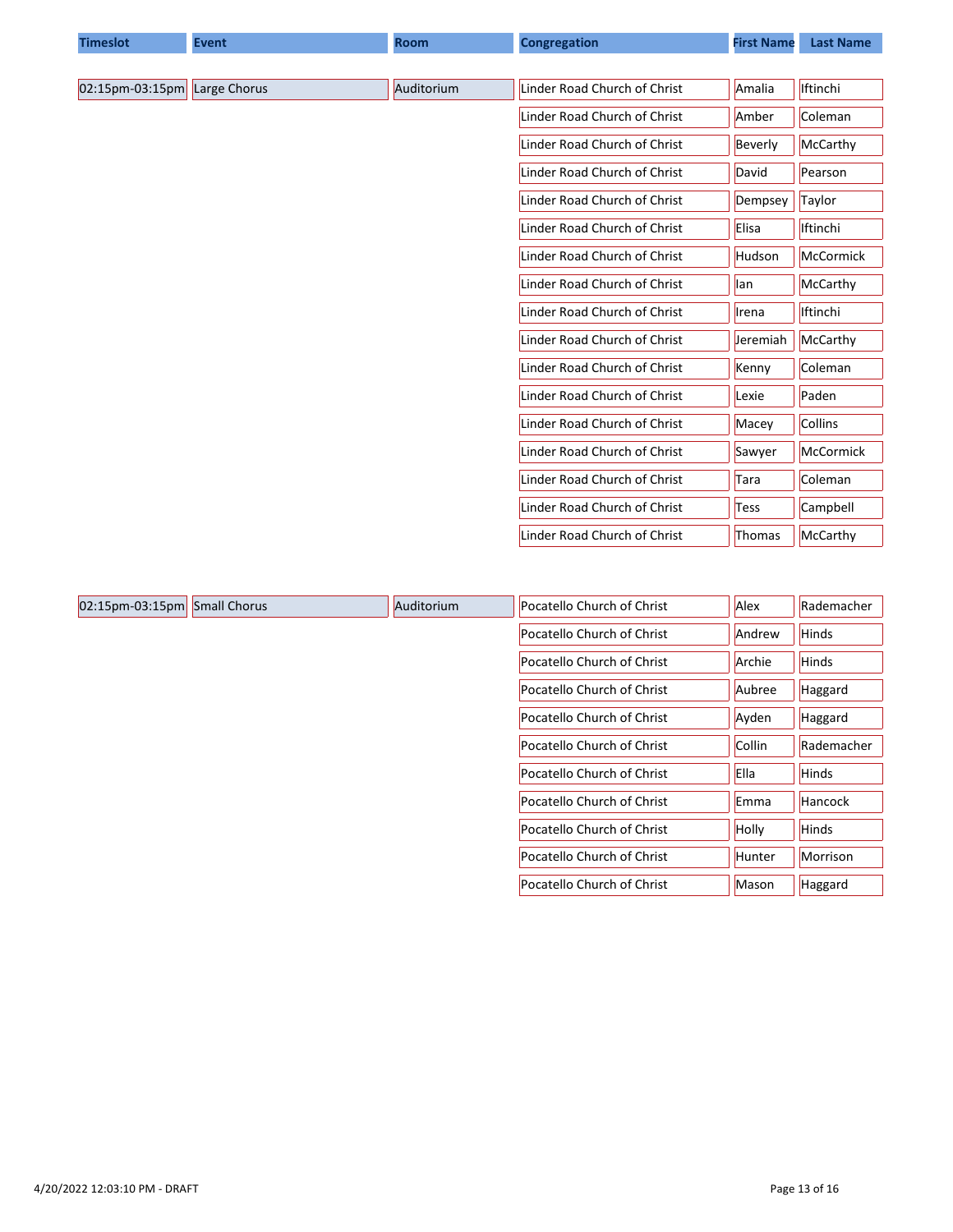| <b>Timeslot</b> | <b>Event</b>                                | <b>Room</b> | <b>Congregation</b>           | <b>First Name</b> | <b>Last Name</b> |
|-----------------|---------------------------------------------|-------------|-------------------------------|-------------------|------------------|
|                 |                                             |             |                               |                   |                  |
|                 | 03:15pm-05:00pm Live Modern Christian Drama | Auditorium  | Idaho Falls Church of Christ  | Everest           | Hunt             |
|                 |                                             |             | Idaho Falls Church of Christ  | Flint             | Hunt             |
|                 |                                             |             | Idaho Falls Church of Christ  | Holden            | Barber           |
|                 |                                             |             | Ildaho Falls Church of Christ | Kathryn           | Barber           |
|                 |                                             |             | Idaho Falls Church of Christ  | Maggie            | Odle             |
|                 |                                             |             | Idaho Falls Church of Christ  | Morgan            | Barber           |
|                 |                                             |             | Idaho Falls Church of Christ  | Nathan            | <b>Odle</b>      |
|                 |                                             |             | Idaho Falls Church of Christ  | Noela             | Hunt             |

| $ 03:15$ pm-05:00pm | Live Modern Christian Drama | Auditorium | Midvale Church of Christ | Beaux  | Rappe          |
|---------------------|-----------------------------|------------|--------------------------|--------|----------------|
|                     |                             |            | Midvale Church of Christ | Eliana | Hooper         |
|                     |                             |            | Midvale Church of Christ | Emily  | Christophersol |
|                     |                             |            | Midvale Church of Christ | Gideon | Hooper         |
|                     |                             |            | Midvale Church of Christ | Grace  | Ashton         |
|                     |                             |            | Midvale Church of Christ | Haley  | Christopherso  |
|                     |                             |            | Midvale Church of Christ | Jaxon  | Rappe          |
|                     |                             |            | Midvale Church of Christ | Jones  | Rappe          |
|                     |                             |            | Midvale Church of Christ | Lacey  | Christopherso  |
|                     |                             |            | Midvale Church of Christ | Molly  | Christopherso  |

| 03:15pm-05:00pm Live Modern Christian Dram |
|--------------------------------------------|
|                                            |

| 03:15pm-05:00pm Live Modern Christian Drama | Auditorium | <b>Richland Church of Christ</b> | Camrvn  | Owens        |
|---------------------------------------------|------------|----------------------------------|---------|--------------|
|                                             |            | <b>Richland Church of Christ</b> | Easton  | <b>Jones</b> |
|                                             |            | <b>Richland Church of Christ</b> | Kavlee  | Hart         |
|                                             |            | <b>Richland Church of Christ</b> | Natalie | Dunn         |
|                                             |            | <b>Richland Church of Christ</b> | Reid    | Sutton       |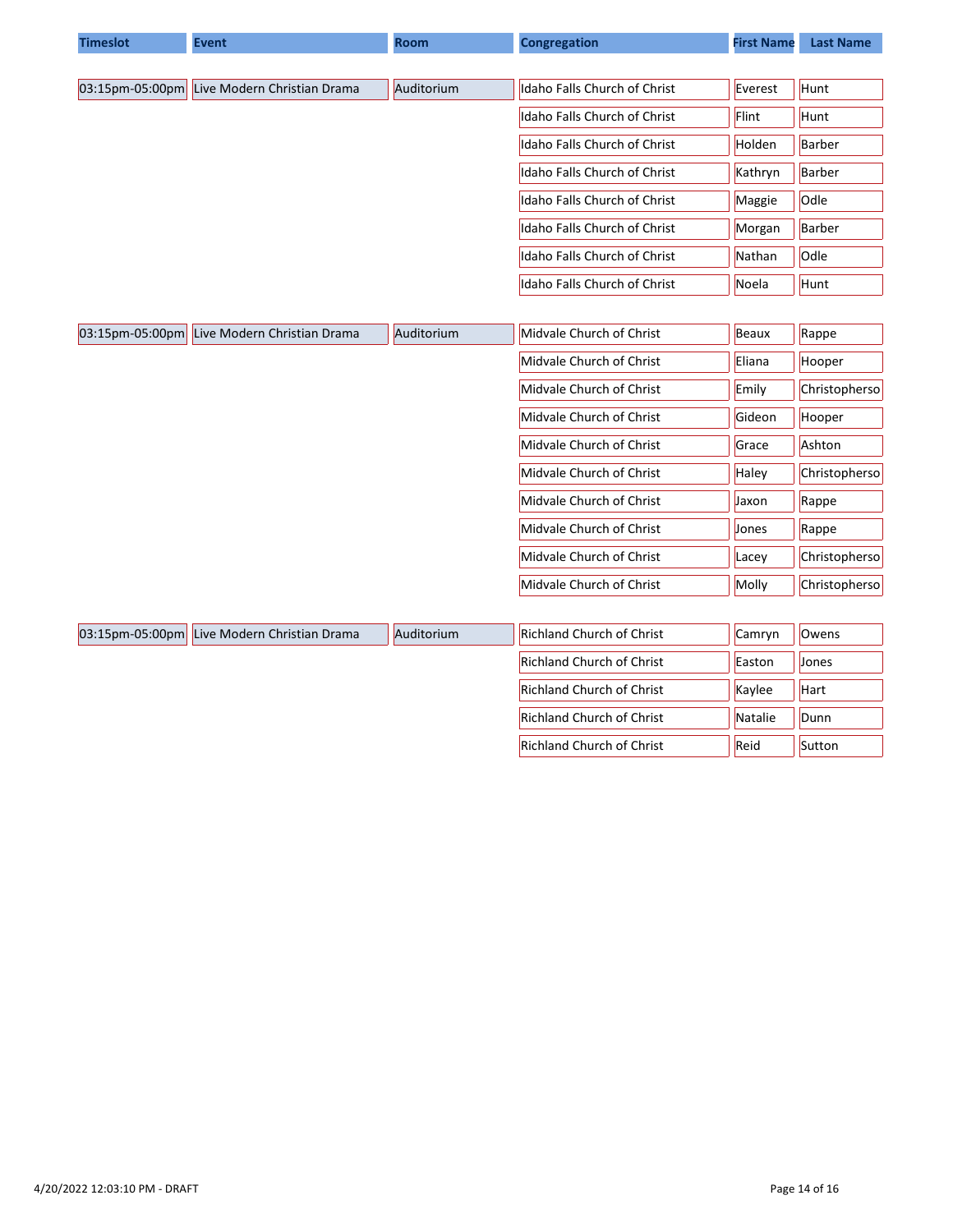| <b>Timeslot</b> | <b>Event</b>                                | <b>Room</b> | <b>Congregation</b>          | <b>First Name</b> | <b>Last Name</b> |
|-----------------|---------------------------------------------|-------------|------------------------------|-------------------|------------------|
|                 |                                             |             |                              |                   |                  |
| 03:15pm-05:00pm | Live Modern Christian Drama                 | Auditorium  | Linder Road Church of Christ | Amalia            | Iftinchi         |
|                 |                                             |             | Linder Road Church of Christ | Amber             | Coleman          |
|                 |                                             |             | Linder Road Church of Christ | Beverly           | McCarthy         |
|                 |                                             |             | Linder Road Church of Christ | Dempsey           | Taylor           |
|                 |                                             |             | Linder Road Church of Christ | Elisa             | Iftinchi         |
|                 |                                             |             | Linder Road Church of Christ | lan               | McCarthy         |
|                 |                                             |             | Linder Road Church of Christ | Jeremiah          | McCarthy         |
|                 |                                             |             | Linder Road Church of Christ | Kenny             | Coleman          |
|                 |                                             |             | Linder Road Church of Christ | Lexie             | Paden            |
|                 |                                             |             | Linder Road Church of Christ | Macey             | Collins          |
|                 |                                             |             | Linder Road Church of Christ | Sawyer            | McCormick        |
|                 |                                             |             | Linder Road Church of Christ | Tara              | Coleman          |
|                 |                                             |             | Linder Road Church of Christ | Tess              | Campbell         |
|                 |                                             |             | Linder Road Church of Christ | Thomas            | McCarthy         |
|                 |                                             |             |                              |                   |                  |
|                 | 03:15pm-05:00pm Live Modern Christian Drama | Auditorium  | Metro Church of Christ       | Amelia            | Carter           |
|                 |                                             |             | Metro Church of Christ       | Billy             | Blachly          |
|                 |                                             |             | Metro Church of Christ       | Dresden           | Watton           |
|                 |                                             |             | Metro Church of Christ       | Grayson           | Harrod           |
|                 |                                             |             | Metro Church of Christ       | Hudson            | Deidrich         |
|                 |                                             |             | Metro Church of Christ       | Jack              | Blachly          |
|                 |                                             |             | Metro Church of Christ       | Lidia             | Blachly          |
|                 |                                             |             | Metro Church of Christ       | Lincoln           | Preuit           |
|                 |                                             |             | Metro Church of Christ       | Melody            | Yaws             |
|                 |                                             |             | Metro Church of Christ       | Montgom           | Deidrich         |
|                 |                                             |             | Metro Church of Christ       | Reid              | Swalwell         |
|                 |                                             |             | Metro Church of Christ       | Thadeus           | Blachly          |
|                 |                                             |             | Metro Church of Christ       | Wren              | Preuit           |
|                 |                                             |             |                              |                   |                  |
|                 | 03:15pm-05:00pm Live Modern Christian Drama | Auditorium  | Pocatello Church of Christ   | Ella              | Hinds            |

Pocatello Church of Christ  $\left|\begin{array}{ccc} \text{Emma} & \text{Hancock} \end{array}\right|$ Pocatello Church of Christ  $||$ Hunter  $||$ Morrison